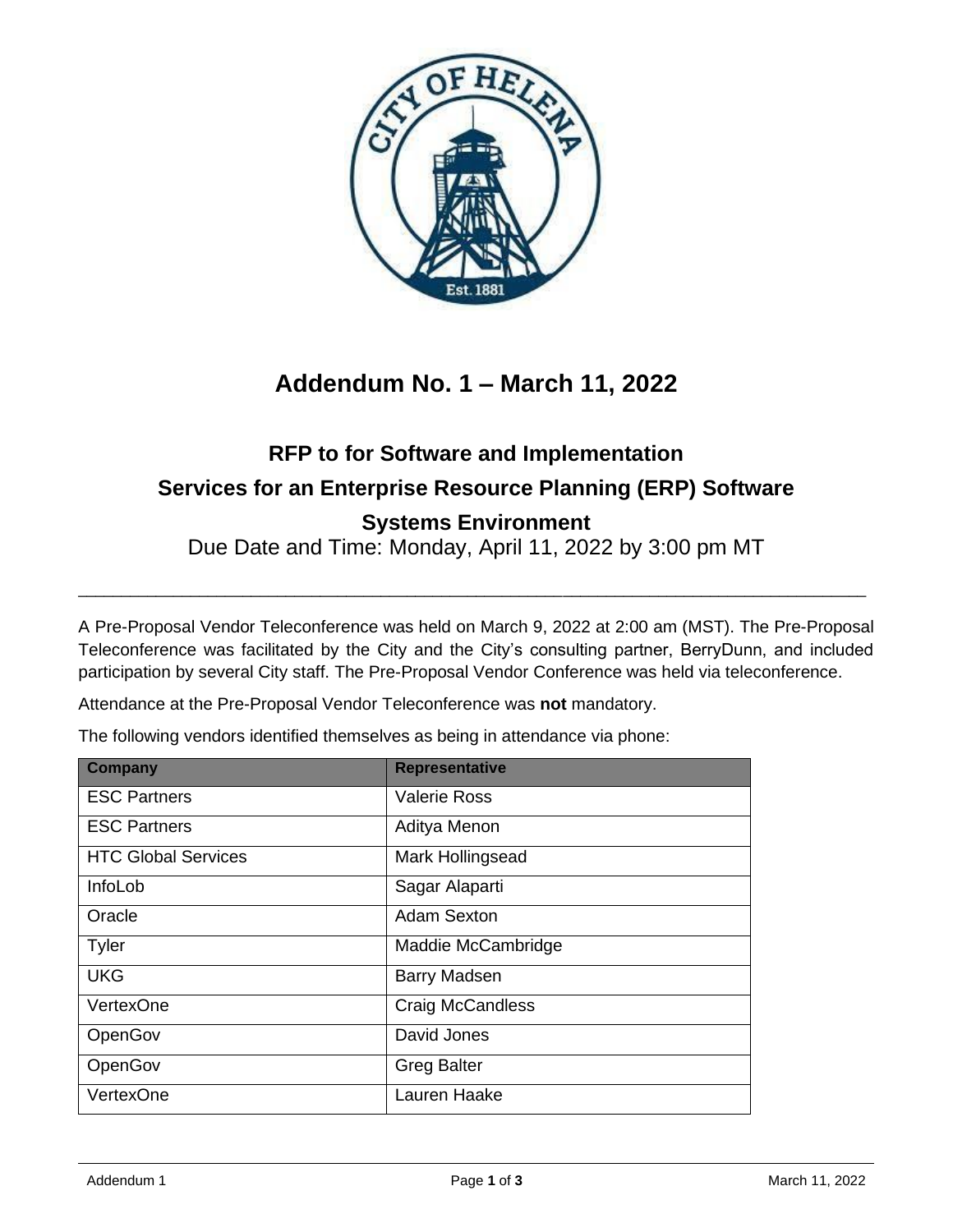**1)** Does the City have any time collection devices installed?

## **City Response: No**

**2)** Best of breed approach: Is the City not interested in awarding to vendors who would partner to create a solution of several different component; for example: HR and Utility Billing CIS?

## **City Response: The City is open to any partnering**

**3)** In the requirements there are several project and grant accounting requirements marked as critical. How critical are they to the City?

**City Response: City manages several grants for police and municipal courts. The City would like to be able to do accounting and reporting to external parties in one solution to make the task less onerous.** 

**4)** Data conversion of AS400 data: Does the City have confidence in preparing the data for moving into new ERP or will city need a lot of assistance?

**City Response: The city has access to the data and has discussed options on how they will retrieve data from the current system. There may be challenges, especially with the utility billing module.** 

**5)** The project timeline is Start Date of June 2022 and Go-live of 2023, was it an assumption the Utility Billing would fall in that time frame?

**City Response: The City does not have a preferred Utility Billing date and will work with the awarded vendor(s) on when to schedule implementation.** 

**6)** Is there an event that is compelling or necessitating the timeline?

**City Response: Timing is related to Fiscal year calendar and the City would like to start as soon as possible.**

**7)** The current online payment/credit card provider Express Bill Pay; is the City interest in connecting them to new ERP? Is there an appetite to migrate to a payment plan included in response?

**City Response: City has signed contract with Xpress Bill Pay, it is currently in progress with the implementation to handle Utility Billing payments. There are several areas throughout the city that accept payments, the City would not exclude other options.** 

**8)** How did the City determine the estimates for On-Prem or Cloud solutions? What process was used? Was there a formal RFI?

**City Response: City would consider both options; On-Prem and Cloud. Historically the City has relied on IT for current system and due to strain on IT resources the City would consider moving to the Cloud. There was no formal RFI process, the City conducted their own research.**

**9)** If a vendor doesn't provide and On-Prem solution should they leave that box blank?

**City Response: Yes**